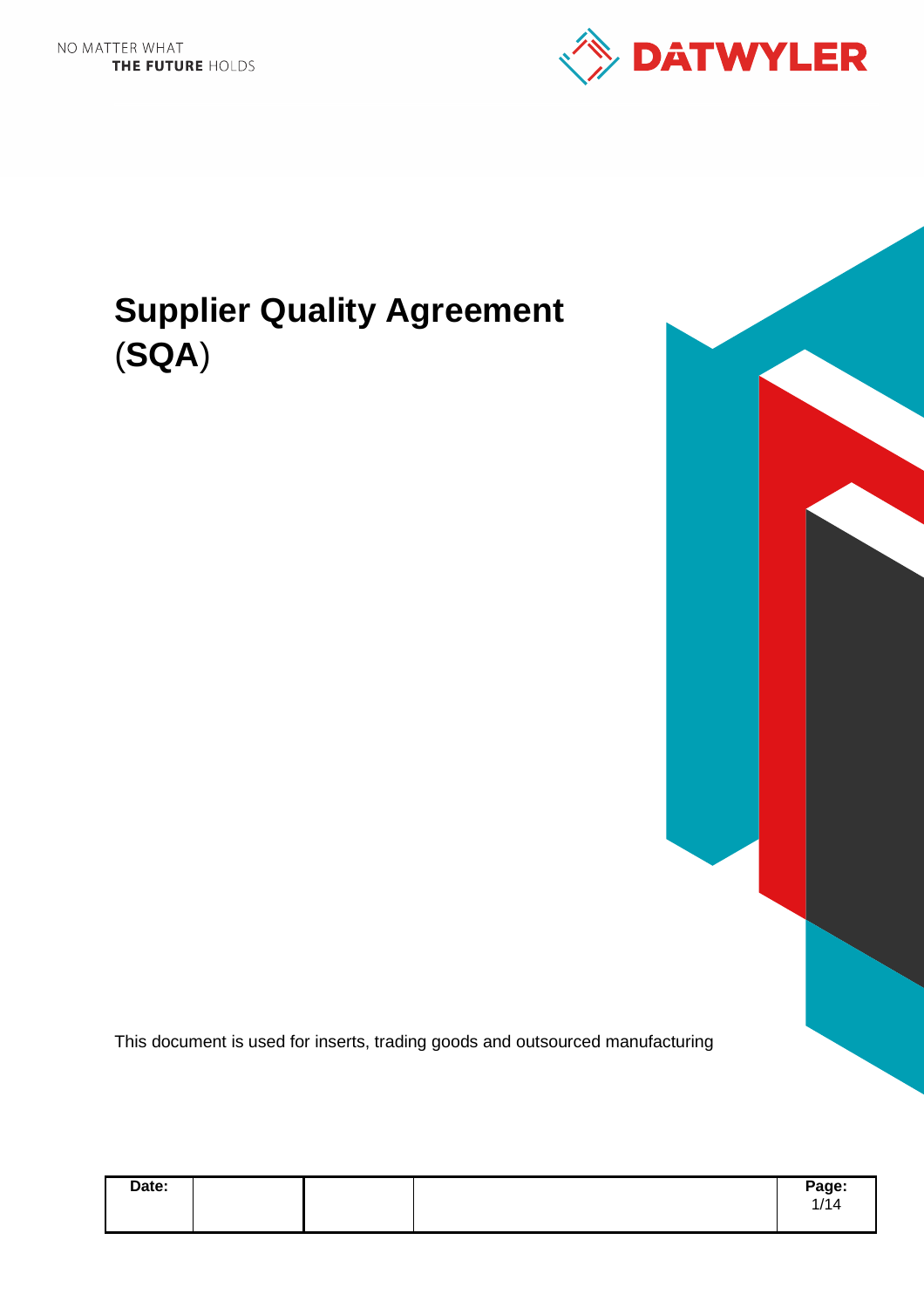

## **Content**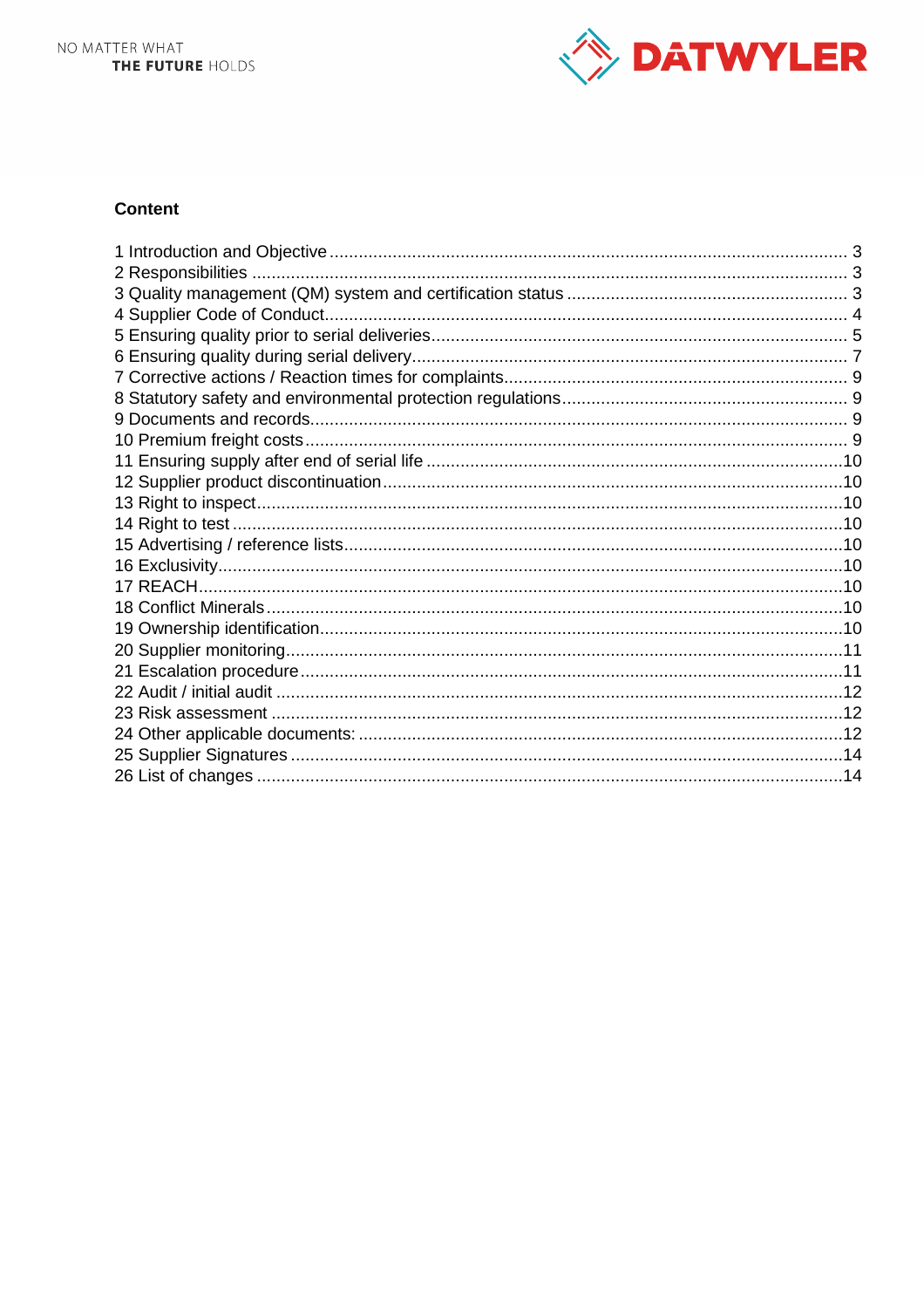

## **1 Introduction and Objective**

#### **1.1 Introduction**

We, Datwyler Sealing Solutions ("Datwyler"), must meet the very high expectations of our customers in the automotive industry. Suppliers play a very important role in supporting us fulfilling the expectations.

The quality of our products is dependent on the quality of the products and components that we purchase. Our objective is therefore to purchase quality products with an above-average cost-tobenefit ratio.

In order to achieve this objective, it is essential for our suppliers to have an effective quality management system in place. This binding agreement is the basis for our cooperation. The Supplier Quality Agreement comprises mandatory stipulations together with further individual agreements which may be negotiated separately, if needed.

This quality agreement is part of each purchasing contract for products which undergo further processing at Datwyler or which are sold through us.

#### **1.2 Objective**

Our goal is to be the benchmark leader with regard to quality, costs, readiness to deliver and customer focus. We consistently pursue the implementation of a 'zero defects' objective, in order to comply 100% with delivery deadlines and quantities supplied. This includes continuous improvement by our suppliers too.

#### **2 Responsibilities**

The responsible contact partner for suppliers is either the local purchasing department or, if he/she was named, the lead buyer. Datwyler has globally responsible lead buyers in place for certain spend categories:

- Raw materials for rubber compounds
- Metal or plastic parts (so called 'inserts', that are over molded or assembled)
- Externally sourced rubber compounds
- Packaging and quality critical indirect materials
- Transport

Lead buyers are the main contact point for suppliers and they have the competency to negotiate in respect of inquiries, agreements, prices and contracts.

#### **3 Quality management (QM) system and certification status**

Datwyler's QM system meets the actual requirements of DIN EN ISO 9001 and the additional requirements of IATF 16949.

Our minimum requirement for automotive suppliers is to maintain a certification according ISO 9001 issued by an accredited certification body or ISO / IEC 17025 for testing and calibration laboratories.

Automotive suppliers that are not ISO 9001 certified have to be customer approved and they will be audited annually.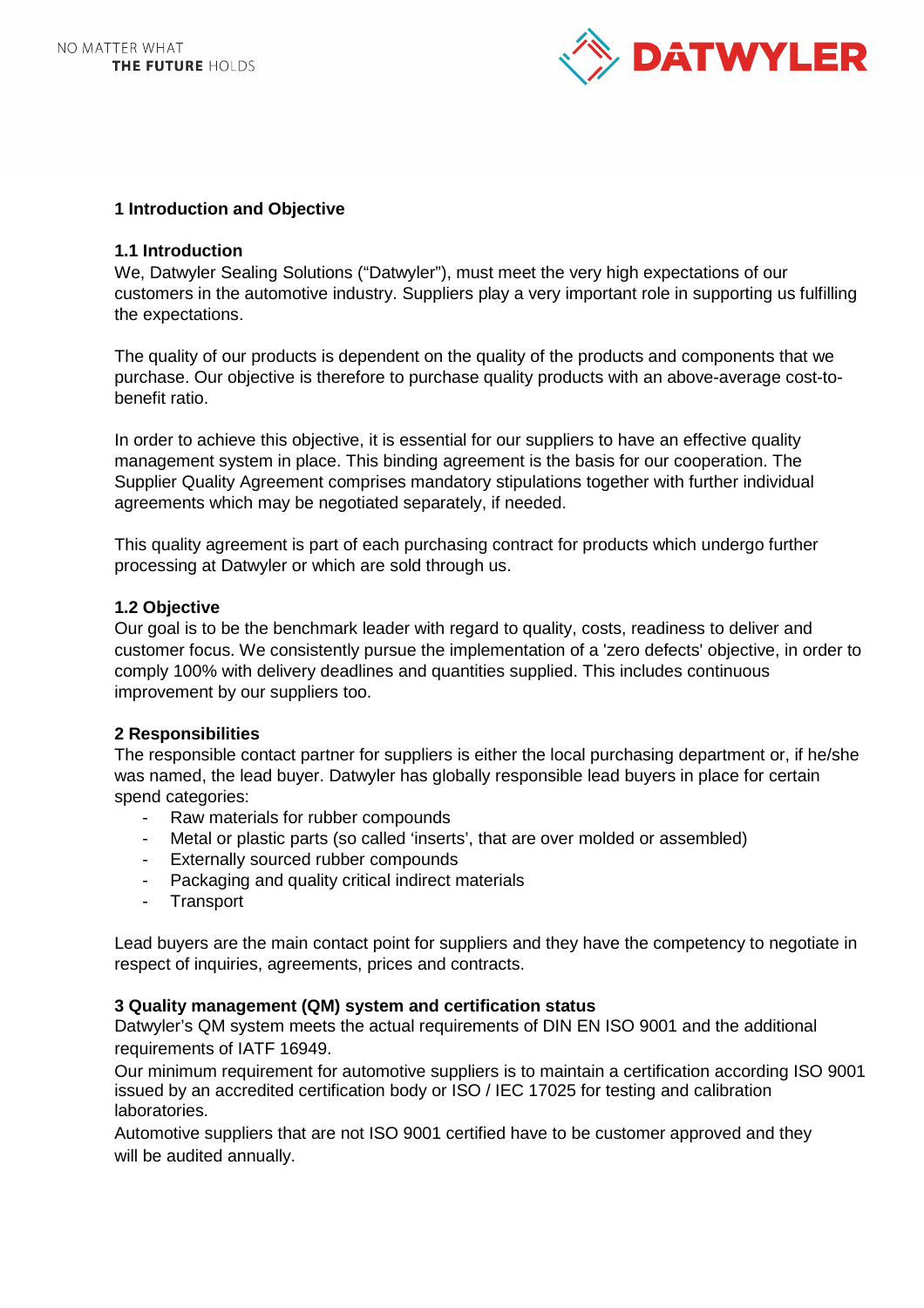

The general objective for all suppliers, which supply Datwyler specified parts that are used in automotive products (e.g. inserts, trading goods, subcontracted processes) is to achieve an IATF 16949 certification.

There is no minimum requirement for suppliers of services (besides laboratories) and all other articles in all business areas.

For all suppliers within the scope of application, following development steps are applied for their quality management systems, unless requested otherwise by the customer.

#### **Certification development level 1 (CDL 1):**

This development level does not apply to the Business Unit Automotive because it is the minimum requirement. This level is applied to other business areas only.

#### **Certification development level 2 (CDL 2):**

The supplier is certified by an accredited body according to ISO 9001. We will assess the compliance to other customer-defined quality management system requirements (like the Minimum Automotive Quality Management System Requirements for Sub-Tier Suppliers) by performing a supplier audit

#### **Certification development level 3 (CDL 3):**

The supplier is certified by an accredited body according to ISO 9001. We verify his compliance to IATF 16949 by performing a supplier audit

#### **Certification development level 4 (CDL 4):**

The supplier is certified by an accredited body according to IATF 16949 or for laboratories according to DIN EN ISO / IEC 17025.

We require suppliers to provide us with actual copies of their valid certificates and to update them unasked after a change.

As preparation for the organization supplier receives a request for audit with possible dates. The supplier shall grant Datwyler (and also, with the agreement of Datwyler, the latter's customers) access to all operating facilities, test centers, stores and adjacent areas, and shall allow said parties to inspect all documents relevant to quality. Necessary and appropriate restrictions on the part of the supplier in order to protect his business secrets shall be accepted for this purpose. Furthermore, and as required by Datwyler's customers, the requirements of AIAG (American Automotive Industry Action Group) and the VDA (German Automotive Industry Association) shall be taken into account.

## **4 Supplier Code of Conduct**

Datwyler demands that supplier adhere to the same set of standards that Datwyler sets for itself. For this reason, Datwyler introduced the Supplier's Code of Conduct some years ago. It is required that the Supplier Code of Conduct is signed by the supplier before a delivery of products or services can take place. For suppliers who introduced their own Code of Conduct as a minimum requirement the supplier needs to confirm that their rules meet at least meet Datwyler's standard.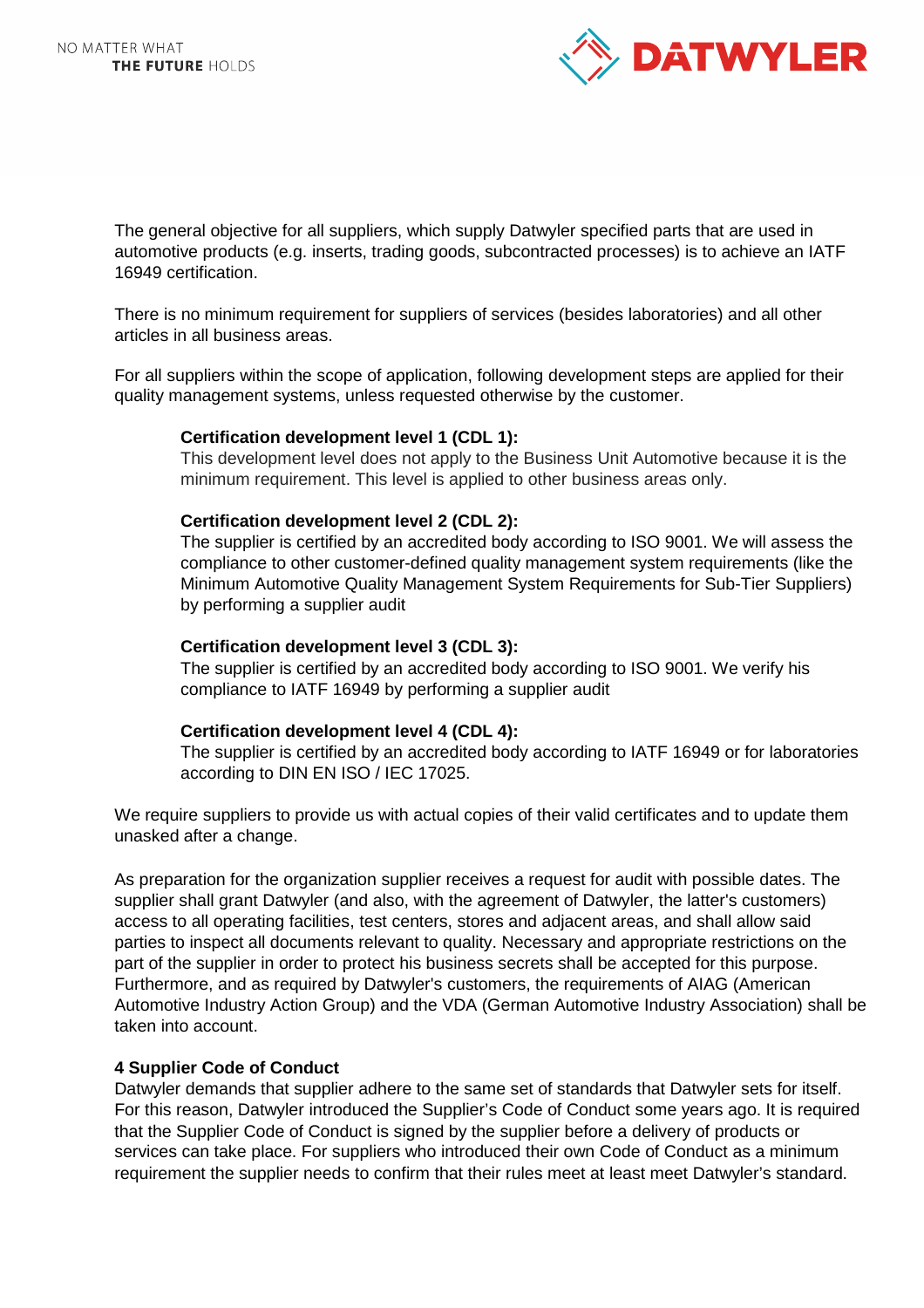

## **5 Product Safety**

Product safety and product liability are particularly significant for companies in the automotive industry. The supplier has producer responsibility (product liability) for their parts and processes, including parts or processes from sub-suppliers, which Dätwyler purchases to build their final products. Therefore, in order to prevent product liability risks, it is the responsibility of the supplier to do everything in their power, in terms of organization and technical matters, to guarantee the product safety.

The supplier shall have a documented process for the management of "product safety" related products and manufacturing processes. Dätwyler requires their suppliers to designate a Product Safety Representative (PSR) to be in charge of all related tasks described in IATF 16949 section 4.4.1.2. Furthermore, the supplier shall apply these requirements to their supply chain.

# **6 Ensuring quality prior to serial deliveries**

## **6.1 Feasibility**

Before concluding a contract, the supplier verifies whether the requested product can be produced and delivered in the required quality and quantity, adhering to specified deadline(s).

It is the supplier's obligation to discuss unclear requirements with Datwyler's purchasing department in advance and to obtain any additional information that might be needed. This also includes the definition and handling of critical and significant product characteristics.

If corrections to the specifications are required due to the feasibility study, purchasing must also be informed. Changes shall be handed in in written form and shall be agreed in advance with Datwyler.

## **6.2 Quality planning**

The quality of products is mainly defined in development. It is therefore necessary for the supplier to apply appropriate preventive methods of quality planning at the development stage. These measures shall include the elements described below.

## **6.2.1 FMEA for design and processes**

Failure Modes and Effects Analysis (FMEA) is an important instrument to prevent defects: this methodical procedure enables the causes of potential defects to be identified at an early stage so that suitable measures can be taken.

A Design FMEA is required for all products for whose design the supplier is responsible.

Process FMEAs shall be carried out for all new and modified production processes.

## **6.2.2 Test planning**

Test planning shall stipulate:

- which feature needs be tested,
- how often.
- to what extent,
- by whom,
- with which test equipment, and
- how.

and also how the results are to be documented.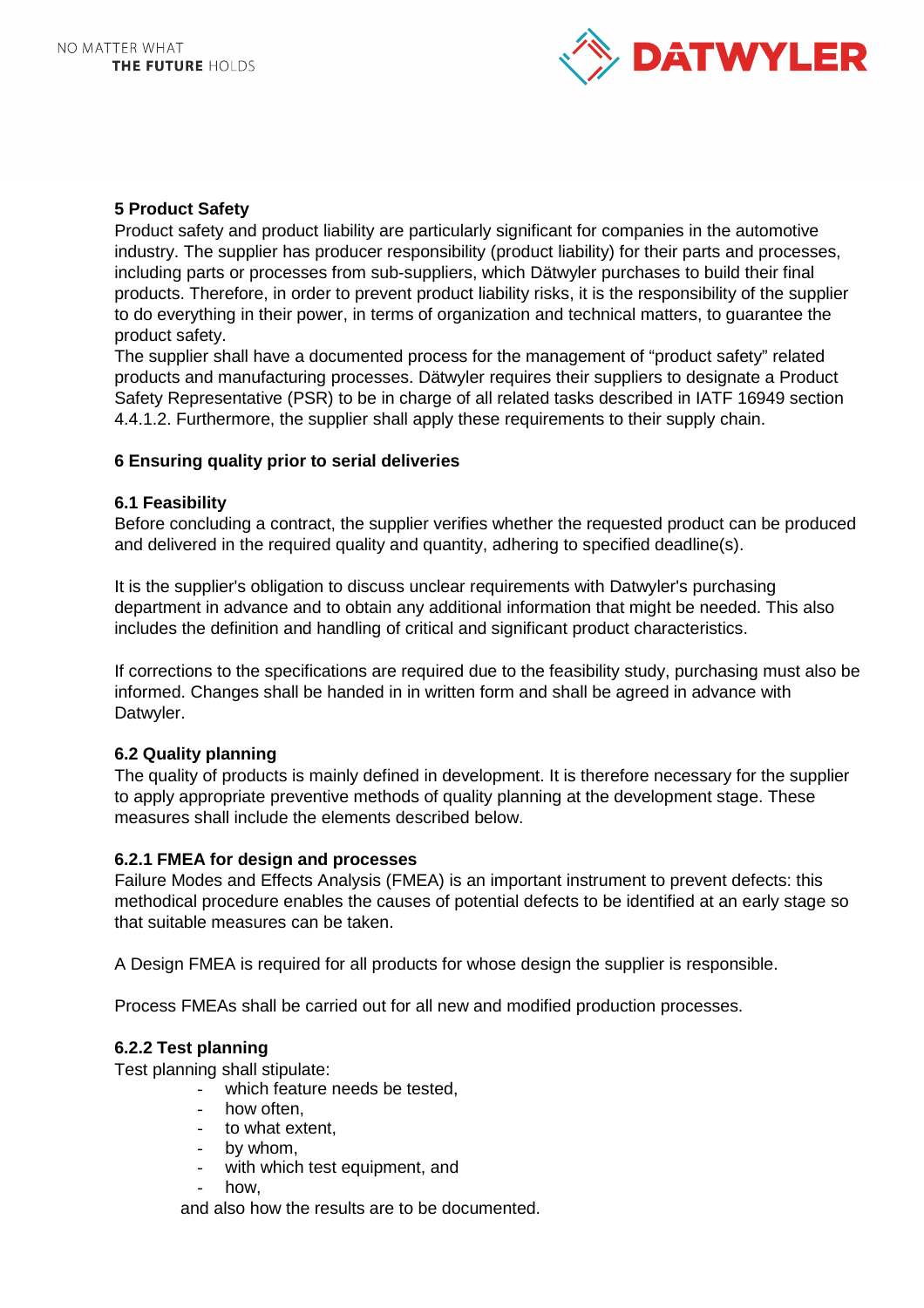

The results of the test planning shall be summarized in a Test Plan.

# **6.2.3 Planning of test equipment**

Planning of test equipment (both, in quality lab and on shop floor) to secure serial production conformity shall stipulate the type, quantity and accuracy of the requisite test equipment. Measurement system analyses (e.g. according AIAG booklet for MSA) shall be carried out on the selected test equipment to ensure that process assessment is possible based on measured values. The supplier shall have a test equipment monitoring system.

# **6.2.4 Planning of processes and operating equipment**

Production processes and operating equipment shall be planned and developed in such a way that with adequate capacity, they are able to produce the required features and characteristics within specifications.

For production equipment we require from supplier a minimum capacity reserve of 15% over the maximum plan values as reaction room for deviating quantity requirements.

Results of process planning shall be presented in a process flowchart being the basis for the process FMEA and test planning.

The capability of operating equipment and processes shall be proven. The minimum requirement for provisional process capability is Ppk  $\geq 1.67$  and ongoing process capability is Cpk  $\geq 1.33$ .

Unless agreed otherwise, at least 125 measured values shall be available, originating from a production run of at least 300 parts, for the calculation of the provisional process capability. The calculation of ongoing process capability is only permitted after a suitable number of production days.

## **6.2.5 Packaging and cleanliness**

Packaging shall be specified in such a way that damage is prevented during transport and storage. In addition to the aspect of convenient handling (filling quantity, convenient emptying, transportability and stackability), environmental aspects shall also be taken into account. If Datwyler does not set a specific requirement for packaging, it is the supplier's duty to agree on packaging with Datwyler Purchasing prior to serial delivery.

The supplier undertakes to deliver finished products without contamination, and with a standard of cleanliness which conforms to the general state-of-the-art.

## **6.3 Prototypes**

The manufacturing processes for prototypes may differ from the serial manufacturing process. These alternative processes shall be agreed with Datwyler. The required documentation may be taken from our prototype and development orders. This documentation shall be delivered from supplier together with the parts, without a request to do so, and shall be sent to Datwyler's purchasing department in advance by e-mail.

## **6.4 First samples / IMDS data entry**

As a general rule, first samples are always required prior to serial production. First samples are those samples (of products or materials) which were produced with serial equipment, under serial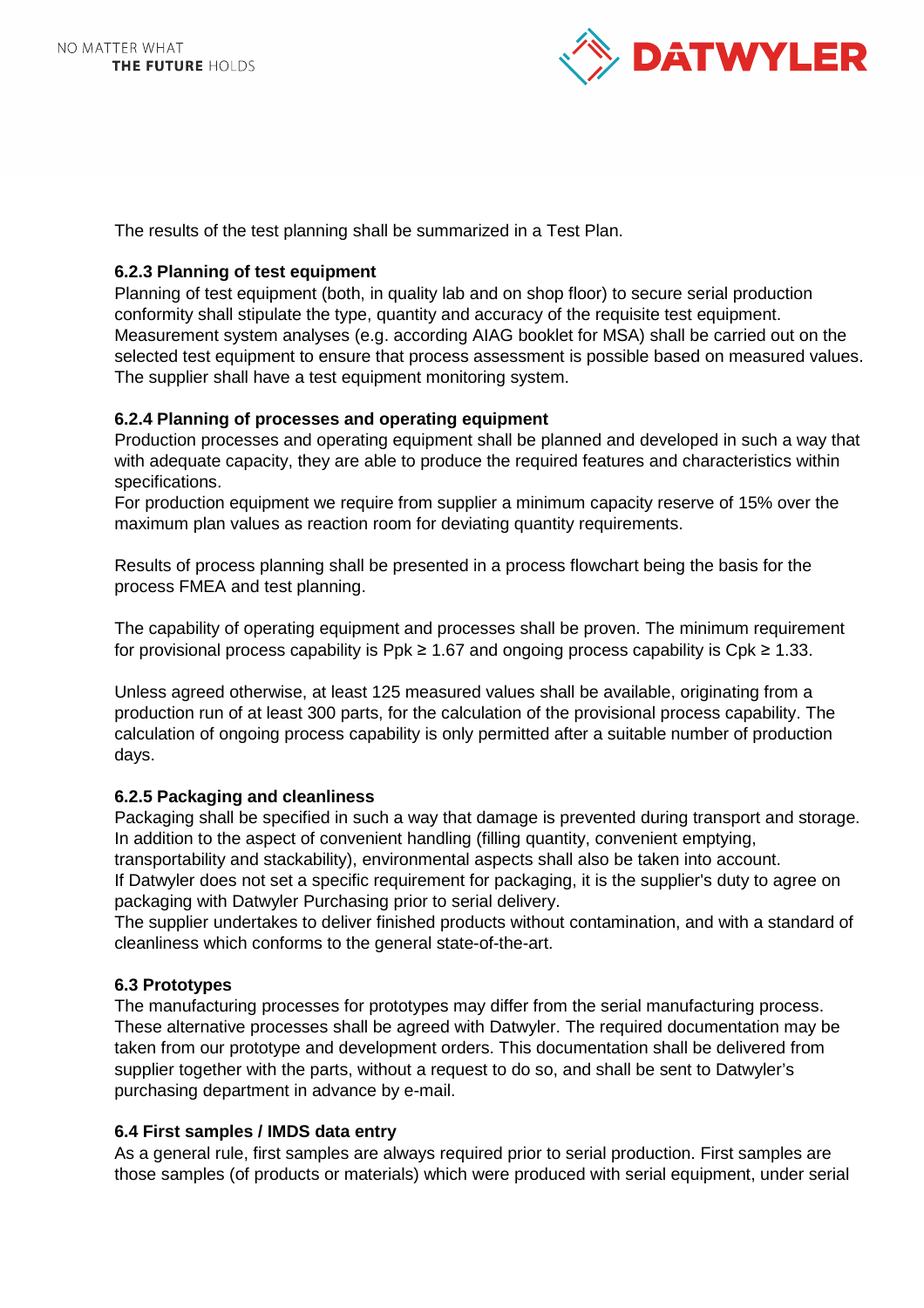

conditions and with the staff envisaged for serial production. They are used to prove, prior to serial deliveries, that quality requirements are met.

First samples are required for new or modified products, with information about the quantities required and the date of receipt. All quality characteristics agreed in the specification shall be taken into account for this purpose.

Sampling shall be carried out according to the production process and product release procedure as per PPAP Level 3, unless agreed otherwise in writing. The relevant material entries in IMDS shall be added to the sampling documents.

Regulations governing, when a sampling process shall be carried out, are stated in VDA Volume 2, or in separate individual agreements.

After an interruption of more than 12 months of parts deliveries, a new first sampling / requalification test is required. This procedure for production process and product release shall also be applied to subcontractors.

## **6.5 Hazardous substances**

Prior to the first delivery of hazardous substances, the relevant material safety datasheets shall be sent to Datwyler's purchasing department without a request to do so.

#### **6.6 Preventive maintenance**

The supplier shall prove that he has a system for and carries out preventive maintenance.

## **6.7 Training**

The supplier's employees shall be qualified for the tasks they need to perform. This shall be ensured by appropriate internal or external training. Training shall be documented and signed by the trainer and trained personnel. Upon request, such documentation shall be presented, e.g. during audits.

# **7 Ensuring quality during serial delivery**

## **7.1 Statistical process control**

Statistical Process Control (SPC) is used as a process-based control instrument to identify deviations from the process at an early stage and to intervene with the goal to correct the process before defective products are manufactured.

The supplier shall use appropriate quality control cards to prove that statistical process control is applied to all critical or significant characteristics that can be controlled. Datwyler is entitled to inspect these records at any time, on request.

If characteristics cannot be verified directly, SPC shall be applied in respect of process parameters which influence them. By its nature, this possibility is also available for product characteristics which can be verified, and should be preferred for clear correlations.

## **7.2 Acceptance tests**

For product characteristics that do not reach acceptable capability levels in statistical process control, the supplier shall conduct suitable quantitative and/or qualitative acceptance tests to guarantee error-free products. This shall be documented with appropriate acceptance cards or test reports.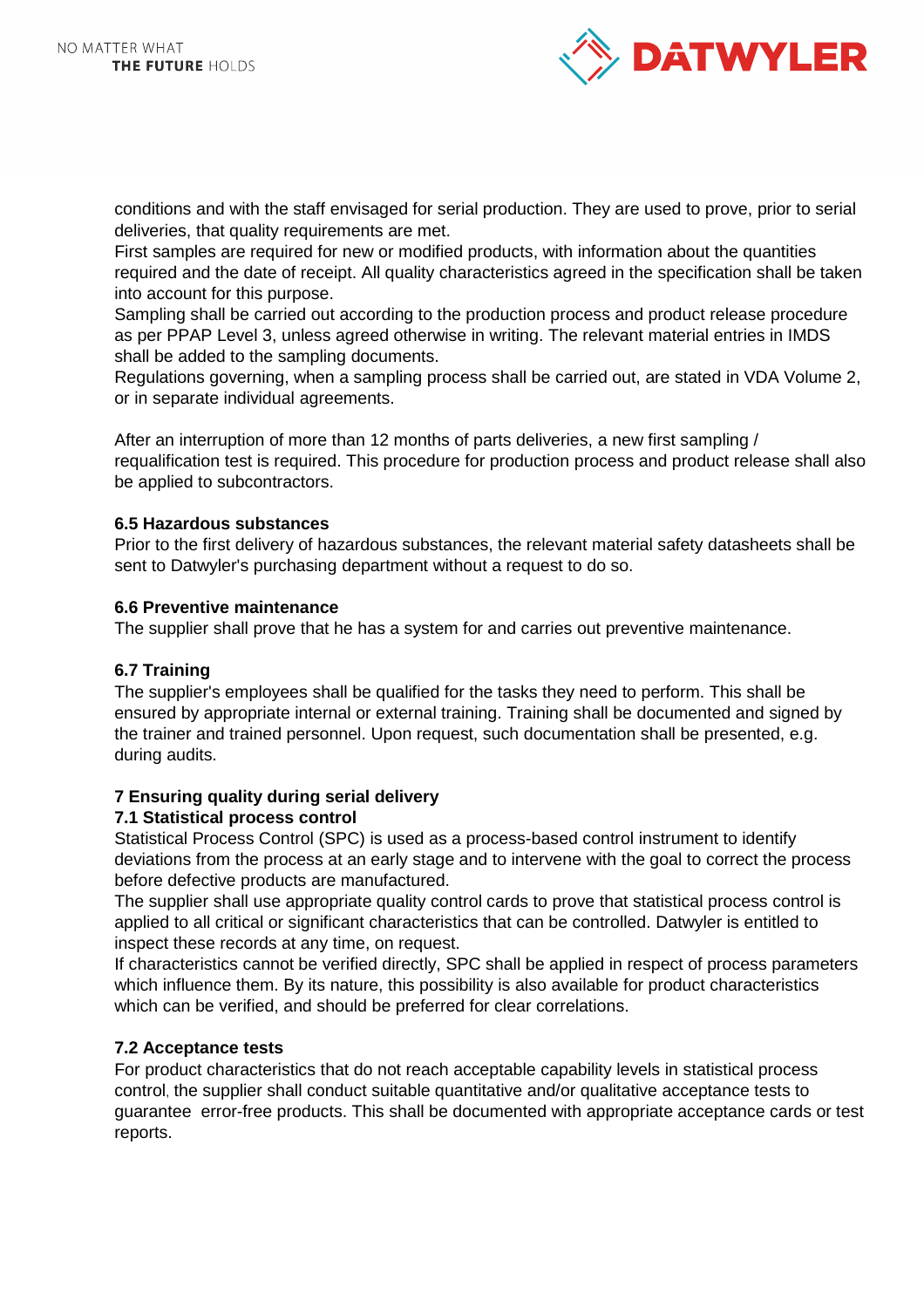

# **7.3 Key performance indicators**

For the purpose of process control, we expect our suppliers to define appropriate key performance indicators (KPI) for their production process of the product that is supplied to Datwyler. Together with the KPIs, target values have to be defined. The supplier shall record actual KPI data, visualize it and define appropriate improvement measures. The KPIs should be made available to Datwyler, on request.

# **7.4 Safeguarding incapable processes**

For non-capable processes (Cpk < 1.33), suitable tests to safeguard quality shall be carried out with respect to the specified characteristics to avoid that Datwyler's production is disrupted by defective parts.

# **7.5 Test certificates**

We basically reserve the right to request one acceptance test certificate as per DIN EN 10204, 3.1 per delivery, in which the critical and significant product characteristics features shall be confirmed. This certificate shall include standard values, the tolerances and the actual readings that have been measured. The documented product characteristics and sample size shall be agreed with Datwyler's purchasing department.

# **7.6 Product identification**

Separate labels that fulfill specific criteria shall be used to identify the packaging units. The shape of the label and contained information have to be defined together with Datwyler. The requirements for suitable traceability shall be taken into account for this purpose.

In case of a quality complaint, traceability and clear containment of potentially defective parts/batches must be guaranteed.

# **7.7 Emergency strategy / Force majeure**

The supplier's system shall be set up in such a way that an emergency strategy can be launched in case a delivery bottleneck would occur. The emergency plan shall be submitted to Datwyler's purchasing department, on request.

In case of risks of production shutdown at Datwyler or at our customer, due to delivery of products which do not conform to specifications, the supplier shall liaise with Datwyler to remedy the situation by suitable immediate measures for which the supplier takes responsibility (spare parts deliveries, sorting work/reworking, special shifts, express transport, etc).

The supplier is responsible to ensure that serial deliveries are not interrupted under any circumstances. He shall also continue to be able to deliver in case of force majeure by means of any safety reserve stock that may be required.

## **7.8 Requalification test**

All products delivered to Datwyler must regularly undergo a requalification check. At least all dimensions and tests according product specification have to be measured / performed. The frequency of requalification checks shall also be specified as part of the advance quality planning and shall usually be based on our customer's requirements. These specifications shall be incorporated into the production control plan.

If no special agreements are made about this point, a requalification shall be carried out at least once per year.

The requalification results shall be made available to Datwyler, on request, within 2 working days.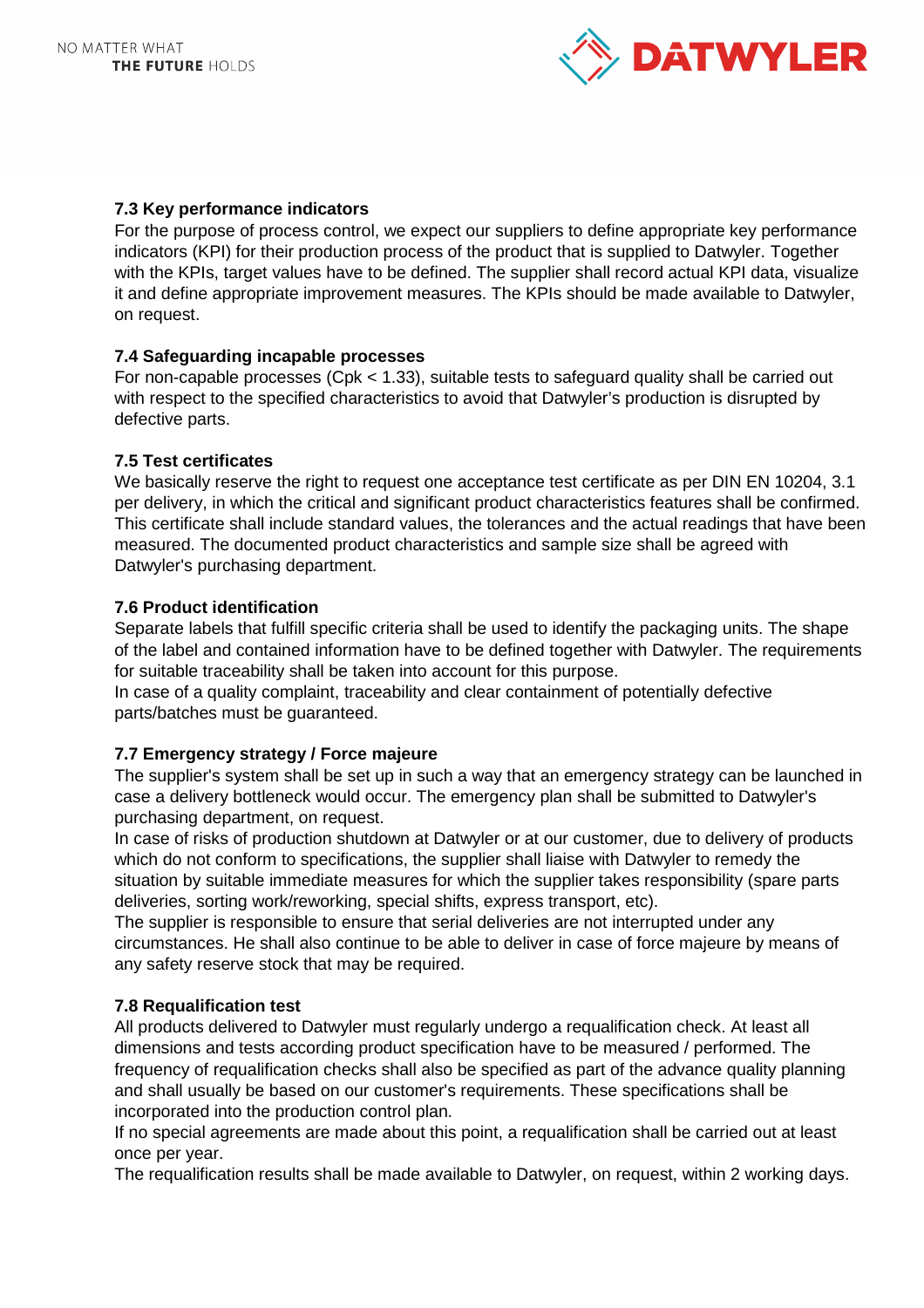

# **7.9 Process changes / Change notification**

All changes to the product or the process chain require the written agreement of Datwyler. This relates to:

- a) changes to production processes, sequences and materials, including those made by subcontractors
- b) change of subcontractor(s)
- c) changes to test procedures and equipment
- d) transfer of production locations
- e) transfer of production facilities on site

These changes shall be notified to Datwyler within acceptable timeframes before the planned change (at least 6 months ahead of time). In this way, resultant measures to achieve a release can be jointly coordinated. The following information shall be provided in advance in such cases:

- risk assessment for the process change
- **•** proof that the process sequences are ensured throughout the process chain.

All changes will need a written approval before they can be executed. Additionally, for certain important changes, a formal re-approval process by the customer will be necessary.

#### **8 Corrective actions / Reaction times for complaints**

Datwyler expects its suppliers to track target values for key processes in production and administration, and to have action plans available to achieve these targets.

In case of complaints, we expect a confirmation of receipt within 24 hours, a first written presentation of immediate measures within 48 hours and a final statement about the root-causes of the defects and corrective actions within ten working days. The documentation shall be prepared in an 8D-form.

In case, the supplier would not be able to provide a complete 8D report within this period, he shall notify it and provide a well-founded interim report including a planned completion date.

After 60 days, the supplier shall prove effectiveness of taken corrective actions. In case, corrective actions would not be effective or if the supplier recognizes another problem, he shall inform Datwyler immediately.

#### **9 Statutory safety and environmental protection regulations**

A process shall be in place to ensure compliance with all relevant statutory safety and environmental regulations. Proof shall be furnished by appropriate certificates or declarations of conformity.

It is the responsibility of the supplier to cascade all applicable requirements down his own supply chain in order to assure and to follow up that all sub-suppliers can and will respect these requirements.

#### **10 Documents and records**

Safekeeping of documents and records shall be regulated in writing with a guarantee of at least 15 years.

Datwyler reserves the right to inspect all documents and records created in connection with products delivered or to be delivered to Datwyler.

## **11 Premium freight costs**

The supplier undertakes to record all premium freight costs and to present these records on request. The special freight costs for his subcontractors shall also be taken into account.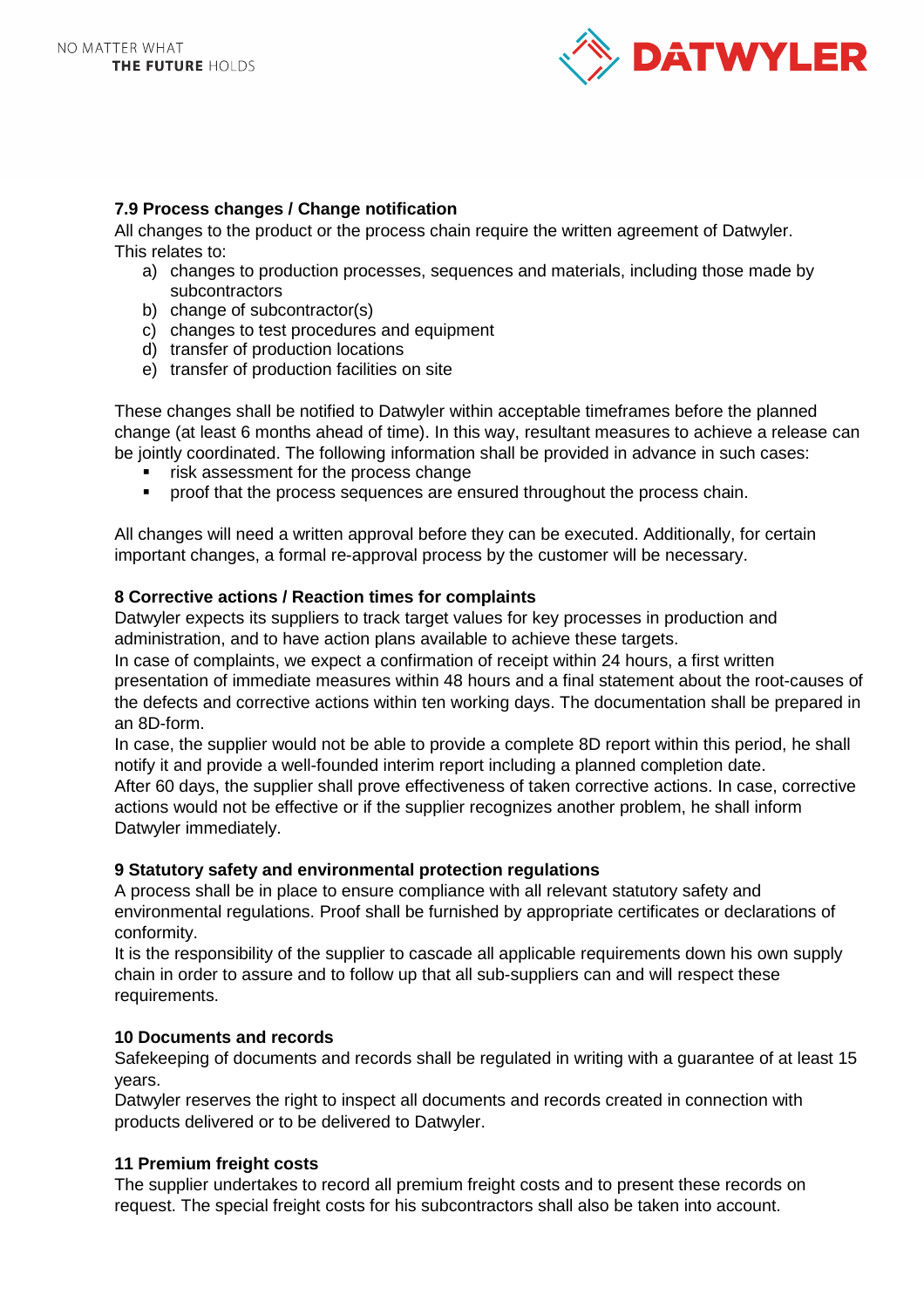

# **12 Ensuring supply after end of serial life**

The supplier undertakes to supply Datwyler with parts for at least 10 years after discontinuation of serial production. The price per piece for this purpose shall be set by mutual agreement. Alternatively, production of a so-called 'final stock' is possible. The quantity required for this purpose shall be specified and released for production by Datwyler no later than 2 years after discontinuation of the delivered item.

## **13 Supplier product discontinuation**

In case, the supplier decides to discontinue a specific product. He shall take into account that Datwyler requires to receive a final stock that represents at least a 24 month supply based on the average supply of the last 12 months.

The supplier agrees to sell this final stock to Datwyler. The quality responsibility for this final stock stays with the supplier, it cannot be assigned to Datwyler.

## **14 Right to inspect**

Datwyler shall be entitled to ascertain the progress of work on any relevant order in the supplier's production facility within normal business hours, after notification.

## **15 Right to test**

Datwyler reserves the right to verify all agreed and contractually arranged points, and may also do so on site, if necessary.

## **16 Advertising / reference lists**

The supplier shall treat all information as confidential and may only refer to the business relationship with Datwyler in advertising materials and reference lists with our written consent.

## **17 Exclusivity**

The supplier must treat all 'information' as confidential when an order is transmitted. The supplier shall grant total exclusivity if a prototype, development type, first sample or serial order from Datwyler exists, and/or if development for a new product is being undertaken.

## **18 REACH**

The supplier guarantees that products ordered by us have a REACH registration, if necessary.

#### **19 Conflict Minerals**

Datwyler supports the conflict minerals reporting performed by US stock companies and based on the Dodd Frank Act. This reporting requires suppliers to share information about certain minerals contained in their products and raw materials and where the raw materials were procured from. Datwyler requires suppliers to support this exercise and give answers to questions and to fill in the reports in due time.

## **20 Ownership identification**

All operating equipment (e.g. molds, tools or dies) which is required by the supplier to perform the production or the service and which are at his premises and in his possession but owned by Datwyler shall be clearly and permanently identified as such.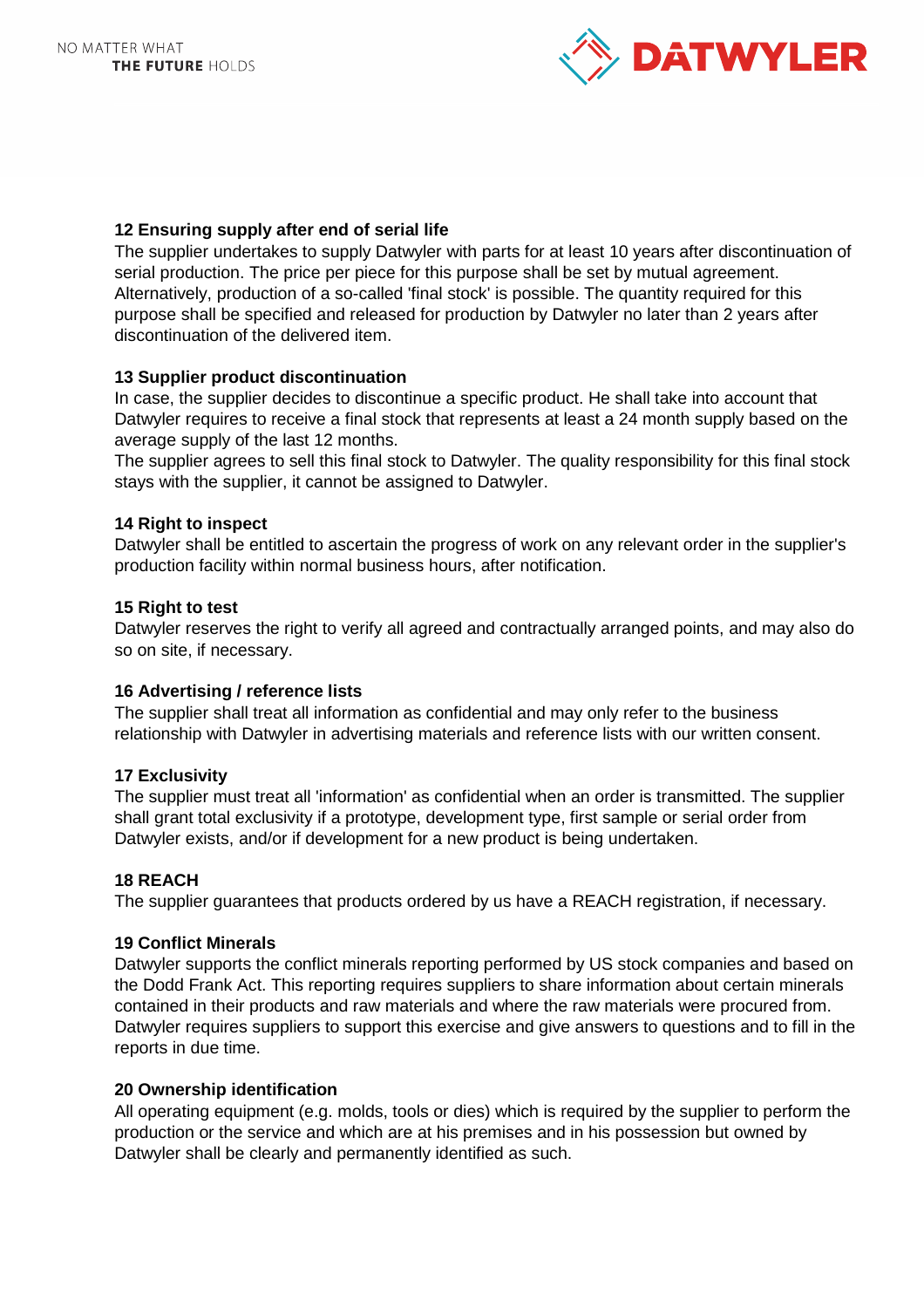

## **21 Supplier monitoring**

At least following criteria are being used to assess supplier's status: number of complaints, customer notification status, delivery performance, number of occurrence of premium freights and certification status.

This monitoring is used to focus on not sufficiently performing supplier by inviting them to improve. Depending on the severity of poor performance, a written action plan, a meeting with management or an audit to be conducted on supplier's site might be required.

All main suppliers are evaluated at least once per year. The result of such evaluation shall be notified to the supplier in writing.

The evaluation will be done with numbers, 0 (very bad) to 6 (very good). Based on the result the suppliers are classified in "A", "AB", "B"and "C"supplier.

Every assessment that is less than an A grade leads to a classification into an escalation level. Here standardized actions will be applied.

## **22 Escalation procedure**

Datwyler introduced an escalation procedure with the goal to recognize and to counter supplier problems in an early stage. The process targets to start continuous improvement measures before serious problems cause supply interruptions from Datwyler to customers. To do that standardized containment and improvement actions are started with the occurrence of a number of different incidents on supplier's side. These actions are clustered in so called "escalation levels". With deviation from expected behavior, the escalation level is increased, with improvements, positive audit results and completion of actions escalation levels can be decreased.

Defined actions start from escalation level 1 that needs to be completed in a predefined time frame. Without positive completion or unsatisfactory results of defined actions the escalation level will be increased to level 2.

With still dissatisfactory results of actions and audits the supplier will be increase to escalation level 3. Here new business will be put on hold and a monitoring process starts that can lead to replacement of supplier.

| <b>Esc-level</b> | Cause                                                              | <b>Actions</b>                      |  |
|------------------|--------------------------------------------------------------------|-------------------------------------|--|
|                  | Complaint                                                          |                                     |  |
| 0                | Delivery deadlines and quantities not ok                           | None, normal day to day work        |  |
|                  | "AB" result in supplier monitoring                                 |                                     |  |
|                  |                                                                    |                                     |  |
| 1                | Repeated complaints                                                | • Request action plan from supplier |  |
|                  | Completion of actions beyond due date<br>of unsatisfactory results |                                     |  |
|                  | Delivery deadlines and quantities                                  |                                     |  |
|                  | repeatedly not ok                                                  |                                     |  |
|                  | "B" result in supplier monitoring                                  |                                     |  |
|                  | Serious communication issues                                       |                                     |  |
|                  | "R2" result in risk assessment                                     |                                     |  |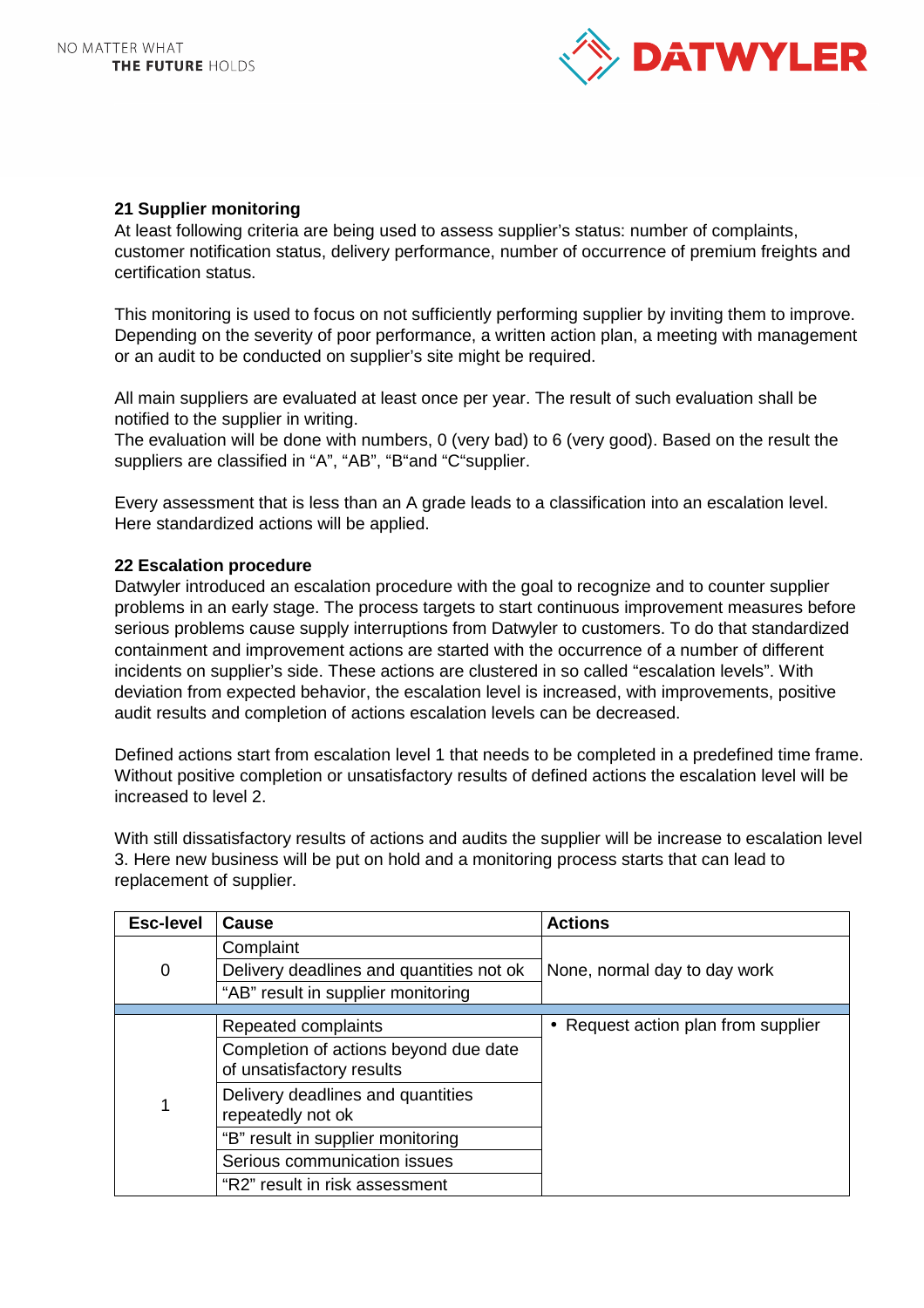

|                | Special status customer notifications<br>about risks at supplier                                                                                                                                                                                                                                 |                                                                                                                                                                                                                                |
|----------------|--------------------------------------------------------------------------------------------------------------------------------------------------------------------------------------------------------------------------------------------------------------------------------------------------|--------------------------------------------------------------------------------------------------------------------------------------------------------------------------------------------------------------------------------|
| $\overline{2}$ | Serious nonconformities and complaints<br>Completion of actions beyond due date<br>of unsatisfactory results<br>Lack of willingness in problem solving<br>"C" result in supplier monitoring<br>"R1" result in risk assessment<br>Special status customer notifications<br>about risk at supplier | • Management meeting<br>Request an action plan from<br>supplier<br>Result verification of development<br>plan (e.g. in an audit)<br>• Verification of effectiveness of<br>actions in defined time frames (e.g.<br>in an audit) |
| 3              | Repeatedly serious nonconformities and<br>complaints<br>Production standstill at Datwyler caused<br>by supplier<br>Lack of willingness in problem solving<br>Special status customer notifications<br>about risk at supplier                                                                     | Management meeting<br>$\bullet$<br>Definition of a development plan<br>New business on hold<br>• Partial or complete loss of existing<br>business                                                                              |

# **23 Audit / initial audit**

Before the start of serial delivery, Datwyler may conduct an initial audit.

During serial delivery, at random intervals, Datwyler may repeat audits to ensure sustainable quality standards.

As described above audits will also be possible in escalation level 2.

## **24 Internal risk assessment**

Once per year Datwyler will carry out an assessment of the business risks for each serial supplier. The assessment of the risk level is based on criteria in quality, delivery performance, general and product-related criteria. If suppliers supply more than one product, the risk analysis for the product with the worst = most risky rating has to be carried out. The risk potential is divided into different classes based on the rating:

 $R1$  = high risk

 $R2$  = medium risk

 $R3 =$ low risk

The result of the risk analysis is used as an input for the escalation process. The result of the risk analysis may not be shared with suppliers.

# **25 Other applicable documents:**

- DIN EN ISO 9001
- IATF 16949
- ISO 14001 / ISO 45001
- VDA 6.1 and the accompanying VDA volumes
- AIAG manuals
- DIN EN 10204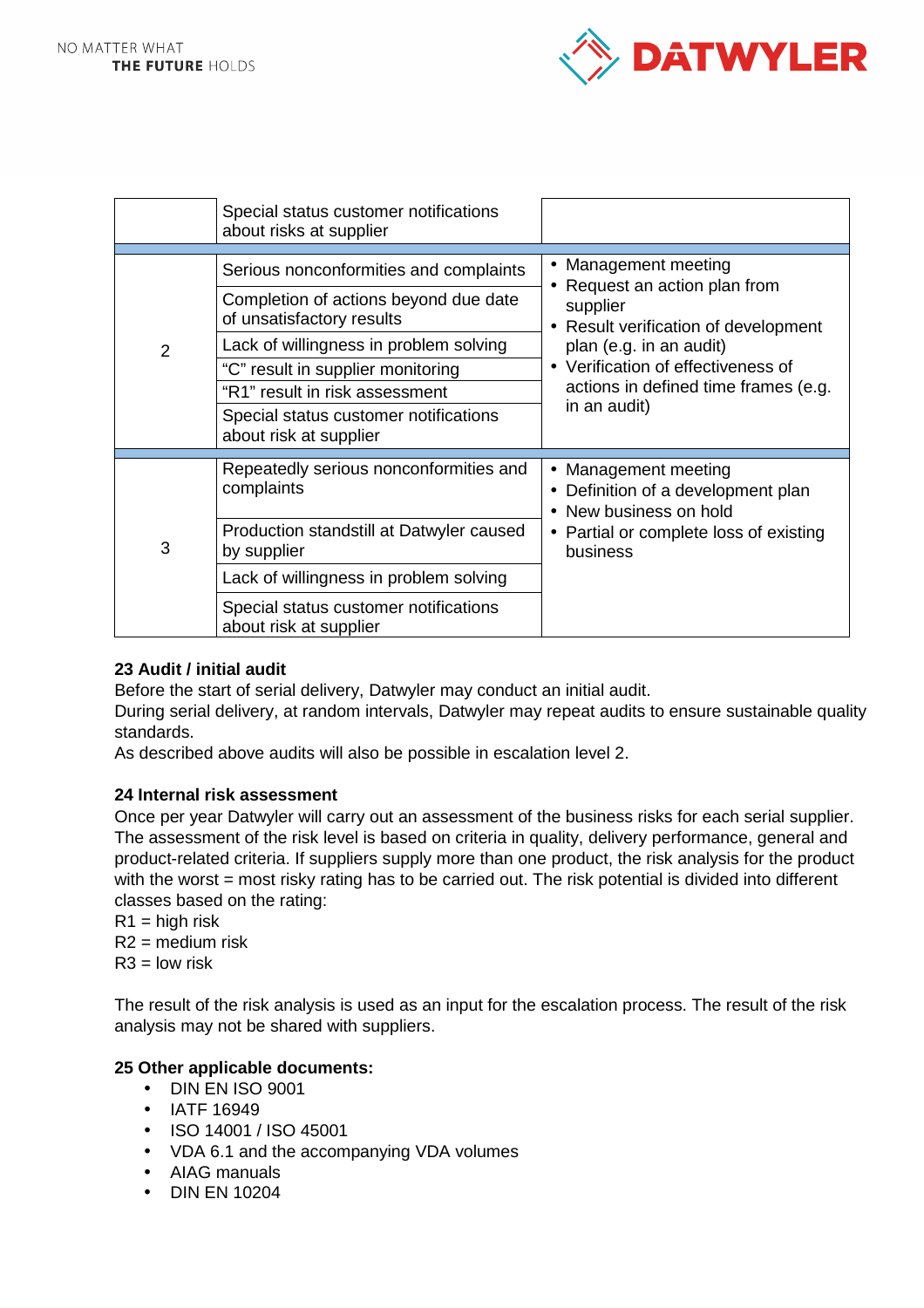

• general purchasing conditions

For all standards mentioned the latest edition is valid.